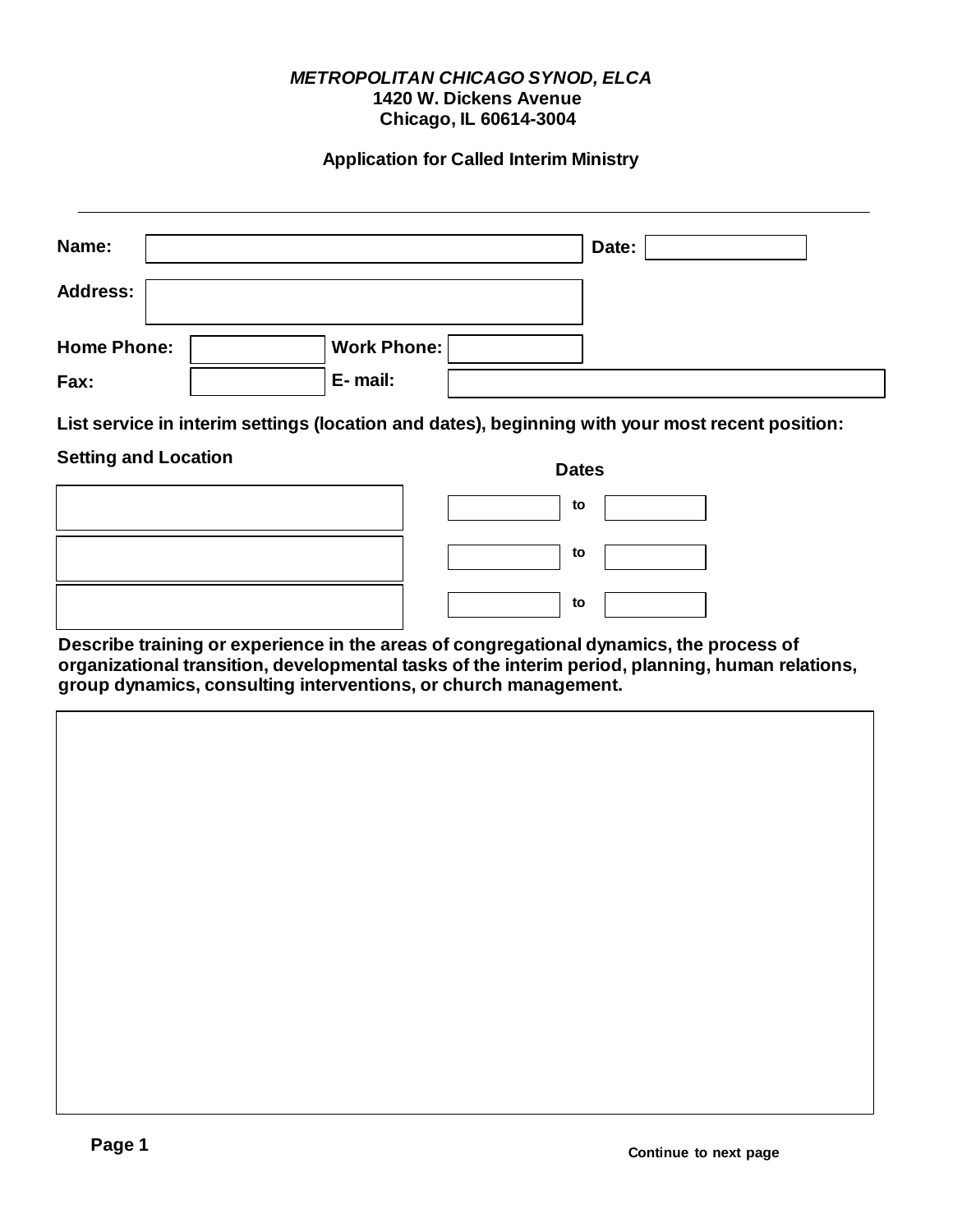## **Called Interim Ministry Application**

**Describe training or experience in the areas of grief, anger, healing, conflict, or crisis intervention.**

**Describe how you understand the uniqueness of the interim setting and the special abilities and skills necessary to do pastoral ministry during an interim period.**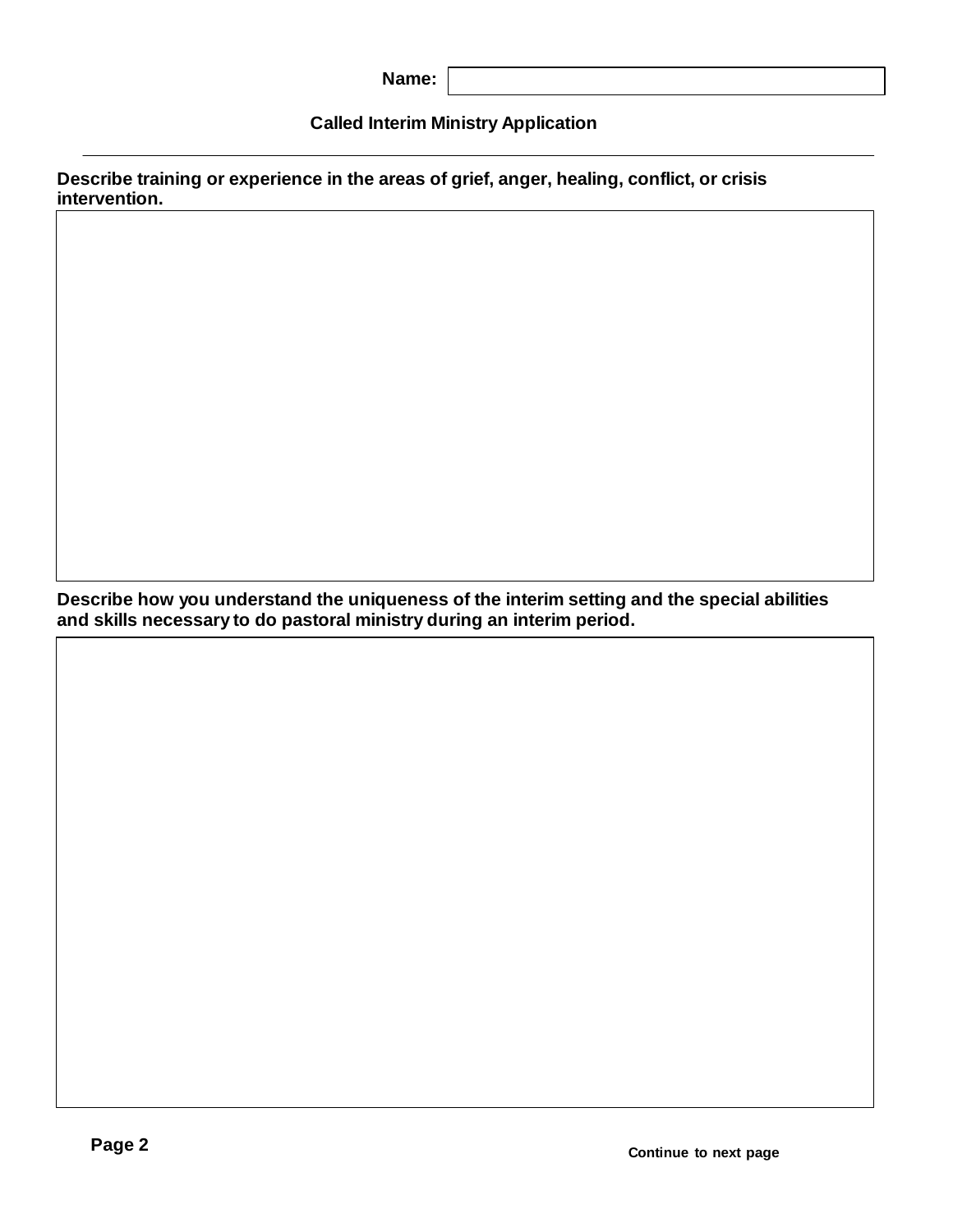| Name: |
|-------|
|-------|

# **Called Interim Ministry Application**

**Describe how your ability, skill, style, and personal characteristics would be suited to interim ministry and why you desire to be considered for this specialized ministry.**

**Describe any special concerns, limitations, needs, or personal circumstances related to being considered for an interim ministry position.**